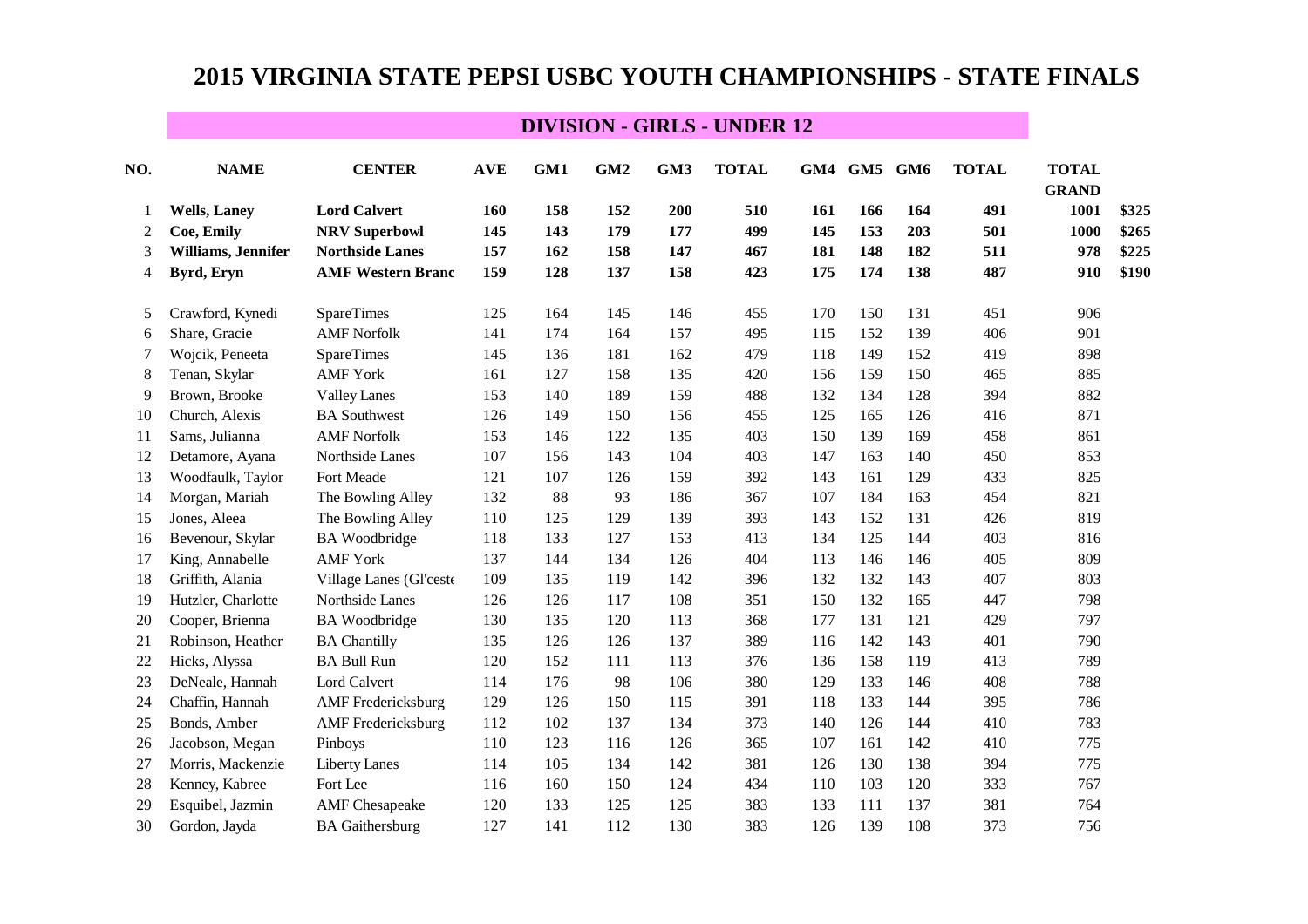# **2015 VIRGINIA STATE PEPSI USBC YOUTH CHAMPIONSHIPS - STATE FINALS**

### **DIVISION - GIRLS - UNDER 12**

| NO. | <b>NAME</b>           | <b>CENTER</b>             | <b>AVE</b> | GM1 | GM <sub>2</sub> | GM3 | <b>TOTAL</b> |     | GM4 GM5 | GM6 | <b>TOTAL</b> | <b>TOTAL</b> |
|-----|-----------------------|---------------------------|------------|-----|-----------------|-----|--------------|-----|---------|-----|--------------|--------------|
|     |                       |                           |            |     |                 |     |              |     |         |     |              | <b>GRAND</b> |
| 31  | Wartmann, Caitlyn     | Pinboys                   | 110        | 152 | 135             | 102 | 389          | 118 | 133     | 112 | 363          | 752          |
| 32  | Midkiff, Addison      | <b>Staunton Lanes</b>     | 87         | 120 | 128             | 111 | 359          | 107 | 149     | 132 | 388          | 747          |
| 33  | Strickland, Emily     | <b>AMF Norfolk</b>        | 122        | 108 | 150             | 123 | 381          | 141 | 105     | 116 | 362          | 743          |
| 34  | Harris, Brielle       | <b>AMF</b> Shrader        | 91         | 130 | 103             | 115 | 348          | 145 | 114     | 131 | 390          | 738          |
| 35  | Perez, Zoe            | <b>BA</b> Manassas        | 115        | 111 | 144             | 113 | 368          | 112 | 126     | 128 | 366          | 734          |
| 36  | Nepomuceno, Gracie    | Fort Lee                  | 124        | 125 | 113             | 141 | 379          | 128 | 103     | 112 | 343          | 722          |
| 37  | Dunlow, Hannah        | Hopewell Bowling Cer      | 95         | 98  | 127             | 149 | 374          | 119 | 126     | 85  | 330          | 704          |
| 38  | Akers, Olivia         | Potomac Lanes             | 105        | 125 | 104             | 115 | 344          | 128 | 96      | 131 | 355          | 699          |
| 39  | Johnson, Holly        | <b>BA Chantilly</b>       | 109        | 102 | 129             | 123 | 354          | 121 | 130     | 89  | 340          | 694          |
| 40  | Snodgrass, Leann      | <b>AMF</b> Shrader        | 111        | 114 | 119             | 104 | 337          | 121 | 116     | 119 | 356          | 693          |
| 41  | Dickie, Sage          | Village Lanes (Gl'ceste   | 115        | 111 | 112             | 96  | 319          | 128 | 109     | 132 | 369          | 688          |
| 42  | Johnson, Niyah        | <b>AMF</b> Waldorf        | 121        | 122 | 149             | 106 | 377          | 100 | 100     | 106 | 306          | 683          |
| 43  | Fitz, Rashayla        | <b>BA Short Pump</b>      | 108        | 135 | 111             | 117 | 363          | 105 | 109     | 106 | 320          | 683          |
| 44  | Grawe, Sylvia         | <b>BA</b> Southwest       | 94         | 95  | 98              | 133 | 326          | 123 | 98      | 121 | 342          | 668          |
| 45  | Henderson, Kaiya      | <b>AMF</b> Chesapeake     | 116        | 99  | 94              | 96  | 289          | 110 | 123     | 136 | 369          | 658          |
| 46  | Babb, Nina            | <b>AMF</b> Chesapeake     | 108        | 103 | 92              | 111 | 306          | 112 | 134     | 102 | 348          | 654          |
| 47  | Sachs, Annabelle      | Fort Meade                | 93         | 100 | 110             | 119 | 329          | 113 | 119     | 92  | 324          | 653          |
| 48  | Battle, Natalya       | Potomac Lanes             | 73         | 98  | 116             | 92  | 306          | 128 | 100     | 103 | 331          | 637          |
| 49  | Harper, Ciara         | <b>Staunton Lanes</b>     | 80         | 112 | 88              | 106 | 306          | 98  | 120     | 111 | 329          | 635          |
| 50  | Jolly-Garza, Angelina | <b>AMF</b> Lynnhaven      | 83         | 131 | 94              | 120 | 345          | 91  | 124     | 73  | 288          | 633          |
| 51  | Carroll, Ayanna       | <b>AMF</b> Waldorf        | 110        | 74  | 113             | 108 | 295          | 97  | 106     | 127 | 330          | 625          |
| 52  | Duneman, Jocelyn      | Northside Lanes           | 92         | 86  | 89              | 125 | 300          | 107 | 99      | 110 | 316          | 616          |
| 53  | Mazarakis, Lillian    | <b>AMF Norfolk</b>        | 97         | 74  | 109             | 82  | 265          | 98  | 112     | 131 | 341          | 606          |
| 54  | Lewis, Amari          | <b>BA</b> Eastern         | 75         | 97  | 101             | 99  | 297          | 97  | 127     | 77  | 301          | 598          |
| 55  | Wandrie, Luisa        | Village Lanes (Leesbur    | 45         | 137 | 78              | 109 | 324          | 82  | 105     | 78  | 265          | 589          |
| 56  | Watkins, Jade         | <b>AMF Western Branch</b> | 76         | 82  | 84              | 112 | 278          | 99  | 95      | 114 | 308          | 586          |
| 57  | Ray, Madison          | Crofton                   | 76         | 105 | 50              | 133 | 288          | 103 | 81      | 98  | 282          | 570          |
| 58  | Grimsley, Amanda      | <b>Gator Bowl</b>         | 92         | 110 | 96              | 74  | 280          | 91  | 88      | 110 | 289          | 569          |
| 59  | Miles, Ashlee         | Lord Calvert              | 68         | 94  | 88              | 102 | 284          | 102 | 84      | 99  | 285          | 569          |
| 60  | Smith, Hannah         | Lord Calvert              | 83         | 85  | 108             | 100 | 293          | 79  | 103     | 88  | 270          | 563          |